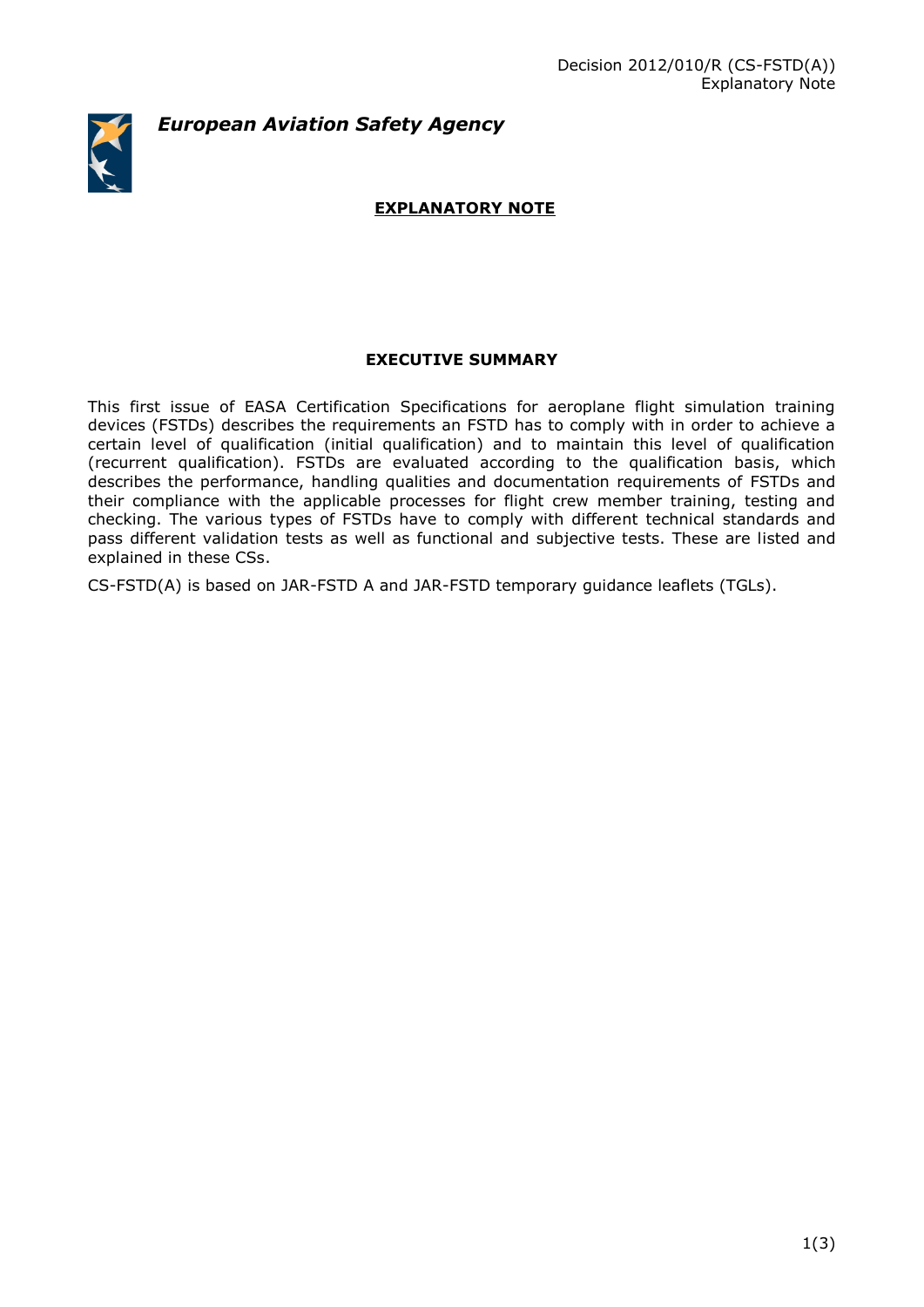#### **Certification Specifications for Aeroplane Flight Simulation Training Devices (CS-FSTD(A))**

# **1. General**

# **Background**

On 8 April 2008 Regulation (EC) No 216/2008 of 20 February 2008<sup>1</sup> (the 'Basic Regulation') entered into force. In addition, the Commission has adopted the necessary rules ('Commission Regulations') for the implementation of the Basic Regulation for the technical requirements and administrative procedures related to civil aviation aircrew<sup>2</sup>.

Pursuant to Article 18 of the Basic Regulation the European Aviation Safety Agency ('the Agency') shall, where appropriate, issue Acceptable Means of Compliance (AMC) as well as Guidance Material (GM) for the application of the Basic Regulation and its Implementing Rules (IRs).

The purpose of the Comment Response Document (CRD) 2008-22d published on 1 December 2010 was to define the qualification code for aeroplane Flight Simulation Training Devices (FSTDs). These CSs for aeroplane FSTDs describe the requirements an FSTD has to comply with in order to achieve a certain level of qualification (initial qualification) and to maintain this level of qualification (recurrent qualification). FSTDs are evaluated according to the qualification basis, which describes the performance, handling qualities and documentation requirements of the FSTD's compliance with the applicable processes for flight crew member training, testing and checking. The various types of FSTDs have to comply with different technical standards and should pass different validation tests as well as functions and subjective tests. These are based on JAA JAR-FSTD A and the JAA FSTD TGLs  $# 3, 8, 12, 13$  and 14. JAA FSTD TGLs  $# 9, 10$  and 11 are proposed as AMC and GM to Subpart FSTD of Part-ORA (Annex VII to the Regulation (EU) No 290/2012 on Air Crew<sup>3</sup>).

# **Agency measures**

CSs are used to demonstrate compliance with the Basic Regulation and its IRs.

AMC illustrate a means, but not the only means, by which a requirement of an IR can be met. Satisfactory demonstration of compliance using published AMC shall provide for presumption of compliance with the related requirement; it is a way to facilitate certification tasks for the applicant and the competent authority.

GM is issued by the Agency to assist in the understanding of the Basic Regulation, its IRs and CSs.

# **Publication**

<u>.</u>

The full text of this CS is available on the Agency's [website.](http://www.easa.europa.eu/agency-measures/certification-specifications.php)

For more information, contact the Agency at: [RPS@easa.europa.eu.](mailto:RPS@easa.europa.eu)

<sup>1</sup> Regulation (EC) No 216/2008 of the European Parliament and of the Council of 20 February 2008 on common rules in the field of civil aviation and establishing a European Aviation Safety Agency, and repealing Council Directive 91/670/EEC, Regulation (EC) No 1592/2002 and Directive 2004/36/EC. (OJ L 79, 19.03.2008, p. 1). Regulation as last amended by Regulation (EC) No 1108/2009 of the European Parliament and of the Council of 21 October 2009 (OJ L 309, 24.11.2009, p. 51).

<sup>2</sup> Commission Regulation (EU) 1178/2011 of 3 November 2011 laying down technical requirements and administrative procedures related to civil aviation aircrew pursuant to Regulation (EC) No 216/2008 (OJ L 311, 25.11.2011).

<sup>&</sup>lt;sup>3</sup> Commission Regulation (EU) No 290/2012 of 30 March 2012 amending Regulation (EU) No 1178/2011 laying down technical requirements and administrative procedures related to civil aviation aircrew pursuant to Regulation (EC) No 216/2008 of the European Parliament and of the Council (OJ L 100, 5.4.2012, p.1-56).